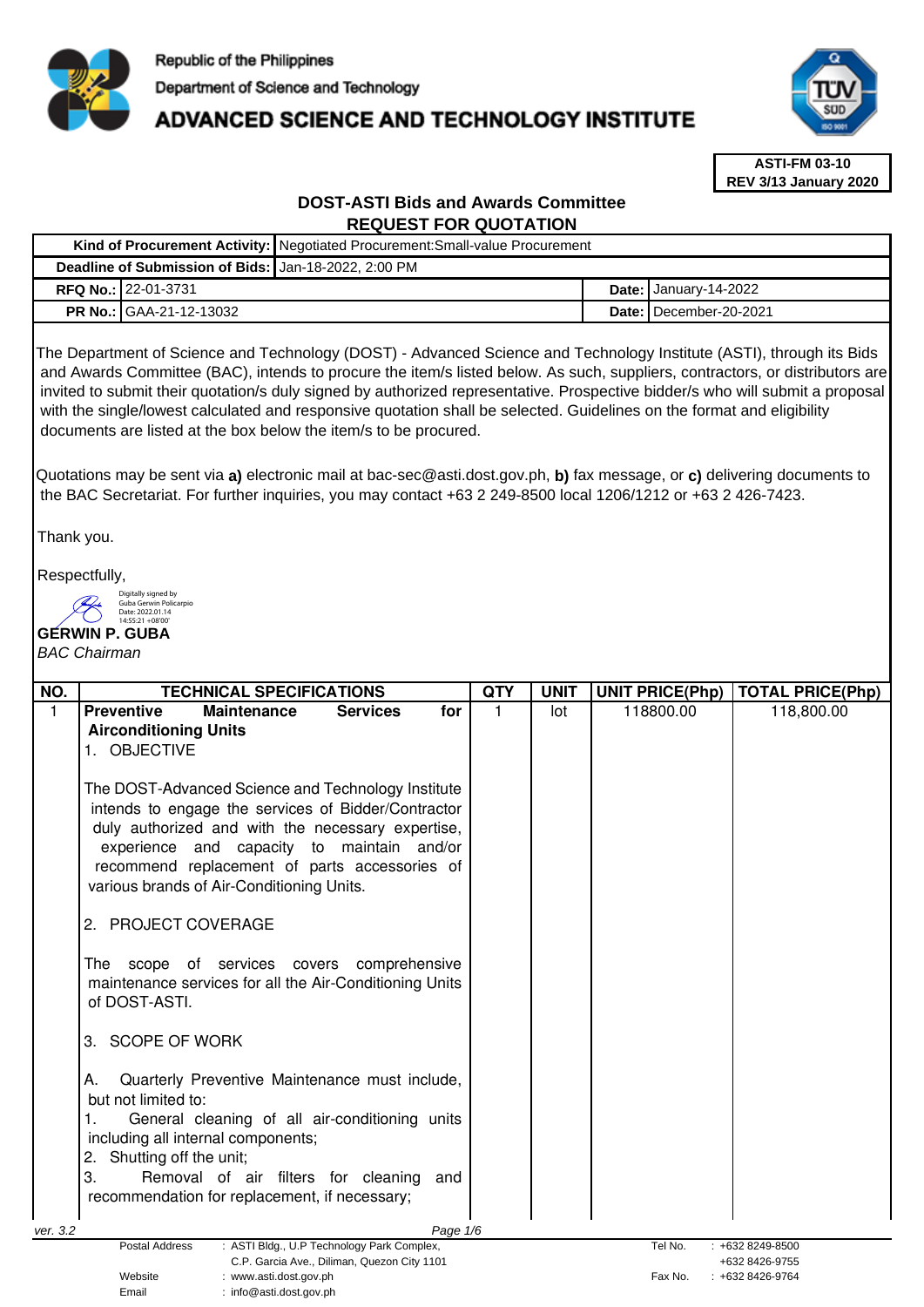|          | 4. Inspection and cleaning of the following parts:<br>- Coiling coils (using power spray)              |  |  |
|----------|--------------------------------------------------------------------------------------------------------|--|--|
|          | - Fan Blades<br>- Condenser coil (with pressure washer)<br>- Drain line (by flushing)                  |  |  |
|          | - Blower assembly                                                                                      |  |  |
|          | - All other internal components of the units                                                           |  |  |
|          | Greasing of motor bearing and other moving parts<br>5.                                                 |  |  |
|          | requiring lubrication;<br>6.                                                                           |  |  |
|          | Technical audit of equipment condition including<br>freon charging and actual electrical<br>reading    |  |  |
|          | operation of the units;                                                                                |  |  |
|          | Drying of internal components using compressed<br>7.                                                   |  |  |
|          | air;                                                                                                   |  |  |
|          | General service and inspection of all the<br>8.<br>components of the air-conditioning system;          |  |  |
|          | 9. Assembly and start-up;                                                                              |  |  |
|          | 10.<br>Check-up and repair of undesirable noise and<br>vibration of the unit;                          |  |  |
|          | 11. Observation of the compressor performance and                                                      |  |  |
|          | recommendation of repair/replacement, if necessary;                                                    |  |  |
|          | Check-up of all moving parts such as fan motor<br>12.                                                  |  |  |
|          | bearing/bushing and shafting evaporator blowers and                                                    |  |  |
|          | blade, and recommendation of repair/replacement of<br>parts, if necessary;                             |  |  |
|          | 13.<br>Inspection of all components of the system                                                      |  |  |
|          | including electrical control and implementation of                                                     |  |  |
|          | adjustment/s, recommendation<br>required<br>οf                                                         |  |  |
|          | repair/replacement of parts as may be necessary;<br>14.<br>Check-up of all refrigerant line in<br>the  |  |  |
|          | air-conditioning system and replenishment of the                                                       |  |  |
|          | same, if necessary;                                                                                    |  |  |
|          | Check-up and repair of equipment corrosion,<br>15.                                                     |  |  |
|          | derust, which include preparation with primer and                                                      |  |  |
|          | repainting of affected parts;<br>16. Recommendation on the repair and replacement                      |  |  |
|          | of unit and parts that should be undertaken and                                                        |  |  |
|          | submission of complete item specifications and price                                                   |  |  |
|          | quotation that may be used as reference (cost of labor                                                 |  |  |
|          | and materials) within two (2) days upon the detection<br>of defects for the internal parts; and        |  |  |
|          | 17. Cleaning of working area and cleaning of site.                                                     |  |  |
|          | 18.<br>The Preventive Maintenance Service Provider                                                     |  |  |
|          | must at least have a Mechanical Engineer in the roster                                                 |  |  |
|          | of personnel.<br>19.                                                                                   |  |  |
|          | Submission of Quarterly Report to Property &<br>Supply Section. Detailed report may be requested for   |  |  |
|          | further explanation of any findings during preventive                                                  |  |  |
|          | maintenance.                                                                                           |  |  |
|          |                                                                                                        |  |  |
|          | <b>Other Services</b><br>В.                                                                            |  |  |
|          | 1.<br>Emergency "Call-in" Provisions;                                                                  |  |  |
|          | 2. Free Check-up, troubleshooting and , minor repair;                                                  |  |  |
|          | Should respond within 24 hours upon receipt of call;<br>3.                                             |  |  |
|          | Cost of replacement of parts is excluded;<br>4.<br>5.<br>Prepare and submit clear and detailed service |  |  |
|          | report including the findings and recommendations for                                                  |  |  |
|          | evaluation.                                                                                            |  |  |
|          | In case of delivery of new air conditioning units,<br>6.                                               |  |  |
|          | DOST-ASTI shall formally notify the supplier of the                                                    |  |  |
| ver. 3.2 | Page 2/6                                                                                               |  |  |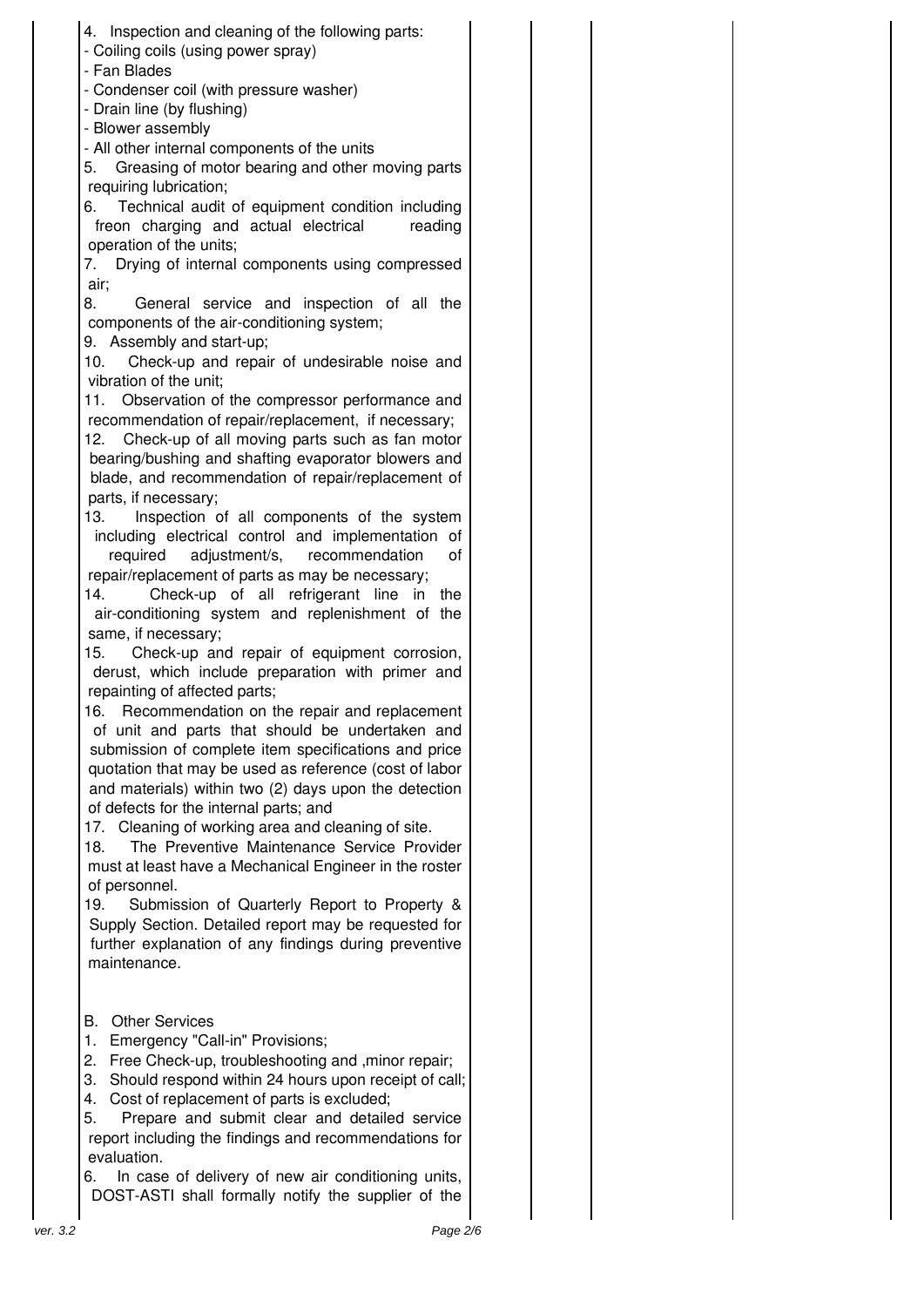| activity in exchange for the replaced units.                                                                   | new units to be included in the preventive maintenance |
|----------------------------------------------------------------------------------------------------------------|--------------------------------------------------------|
| C. Notes<br>1. Inclusive of taxes and other charges.<br>2. Number of Air-conditioning units per division/room: |                                                        |
| Aircon Type/Brand<br><b>FAD</b>                                                                                | Capacity                                               |
| 1. Koppel Floor Mounted<br><b>KMD</b>                                                                          | 5.0 TR                                                 |
| 2. Koppel Ceiling Mounted 5.0 TR<br>RDD Conference Room 2                                                      |                                                        |
| 3. Koppel Ceiling Mounted 2.0 TR<br>DATOS (RDD)                                                                |                                                        |
| 4. Carrier Window Type<br><b>RDD Staff Room</b>                                                                |                                                        |
| 5. Kolin Floor Mounted 3.0 TR<br>OD                                                                            |                                                        |
| 6. Koppel Floor Mounted<br><b>SSED</b>                                                                         | 5.0 TR                                                 |
| 7. Koppel Ceiling Mounted 2.0 TR                                                                               | 5.0 TR                                                 |
| 8. Koppel Floor Mounted<br><b>GRS</b>                                                                          |                                                        |
| 9. Alenaire Ceiling Mounted 2.0 TR<br>10. Samsung Wall Mounted 2.0 HP                                          |                                                        |
| 11. Samsung Wall Mounted 2.0 HP<br>12. Samsung Wall Mounted 2.5 HP                                             |                                                        |
| 13. Samsung Wall Mounted 2.5 HP<br>PMDC (back of ASTI)                                                         |                                                        |
| 14. Thermoblast Floor Mounted<br>15. Thermoblast Floor Mounted                                                 |                                                        |
| 16. LG Wall Mounted<br>17. LG Wall Mounted                                                                     |                                                        |
| 18. LG Wall Mounted<br>19. Panasonic Wall Mounted 4.0 HP                                                       |                                                        |
| 20. Koppel Floor Mounted<br><b>CSD</b>                                                                         | 5.0 TR                                                 |
| 21. Koppel Floor Mounted 3.0 TR<br>22. Carrier Floor Mounted 3.0 TR                                            |                                                        |
| 23. Kolin Floor Mounted (NOC) 5.0 TR<br>24. Kolin Floor Mounted (NOC) 5.0 TR                                   |                                                        |
| 25. Kolin Floor Mounted (NOC) 5.0 TR                                                                           |                                                        |
| 26. Kolin Floor Mounted (NOC) 5.0 TR<br>27. Gree Floor Mounted                                                 | 5.0 TR                                                 |
| <b>COA</b><br>28. Koppel Wall Mounted                                                                          | 2.0 TR                                                 |
| Property and Supply Section<br>29. Koppel Wall Mounted                                                         | 2.0 TR                                                 |
| Summary of Aircons:<br><b>Units</b><br>Type of Aircon                                                          |                                                        |
| 4 units Ceiling Mounted<br>14 units Floor Mounted                                                              |                                                        |
| 10 units Wall Mounted                                                                                          |                                                        |
| 1 unit Window Type                                                                                             |                                                        |
| 4. SCHEDULE OF PREVENTIVE MAINTENACE                                                                           |                                                        |
| follows:                                                                                                       | The schedule of preventive maintenance shall be as     |
|                                                                                                                |                                                        |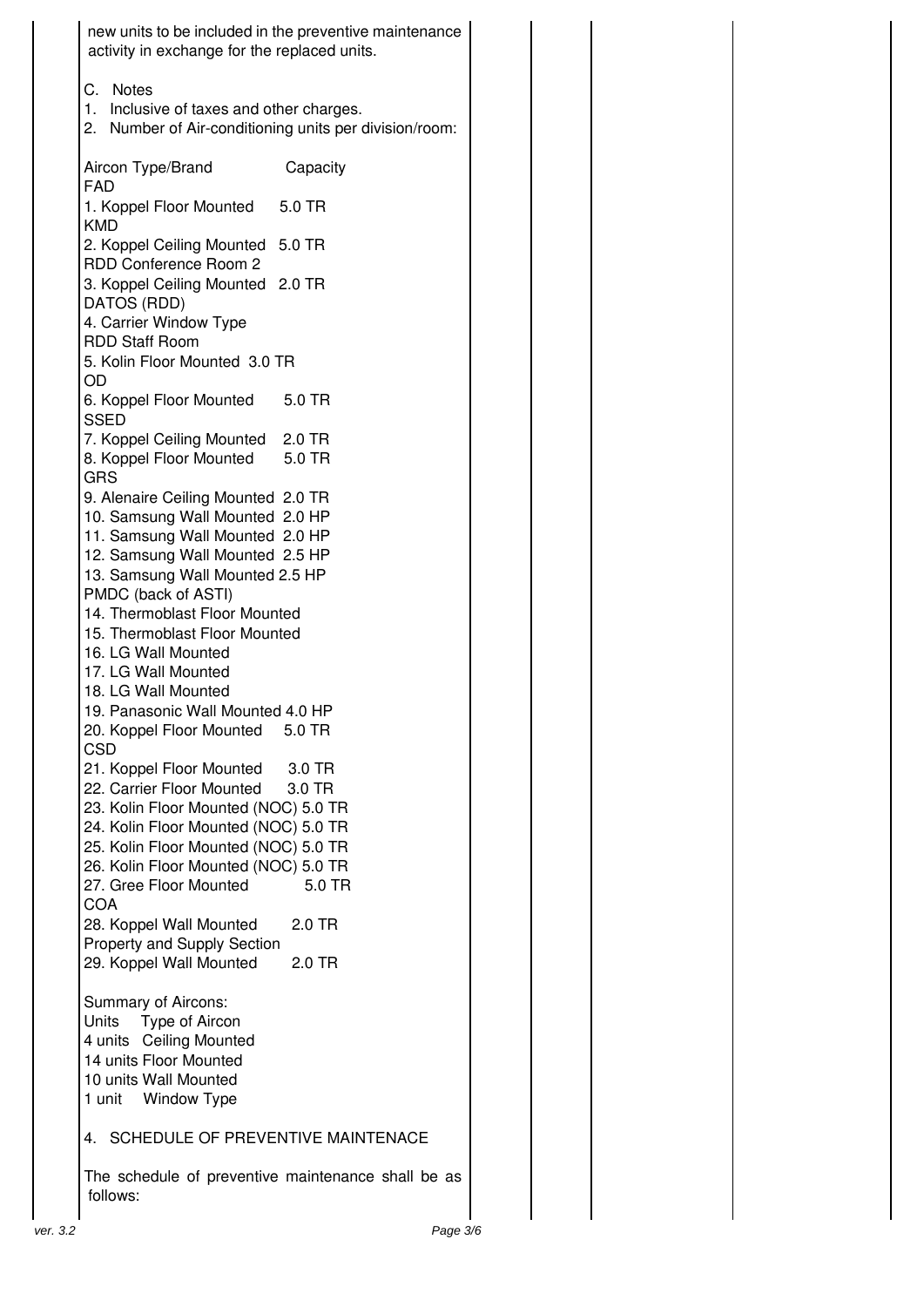a) 1st Quarter – within 10 calendar days after issuance of NTP

- b) 2nd Quarter May 14, 2022
- c) 3rd Quarter August 13, 2022
- d) 4th Quarter November 5, 2022

## 5. OBLIGATIONS OF THE SERVICE PROVIDER

- 5.1. Conduct the quarterly preventive maintenance, check-up and related minor repairs according to schedule to ensure reliable operation of the Air-conditioning units during the period coverage. Quotation must include the supplies/materials needed for replacement (breakdown of materials cost shall also be provided).
- 5.2. Provide qualified technicians, supervision, tools and equipment necessary to conduct the regular preventive maintenance check-up and related corrective repairs.
- 5.3. Undertakes minor adjustments and repairs as required in the manufacturer's periodic schedule. Labor and supplies, at no cost to ASTI.
- 5.4. Submits Service Report to the customer or site representative upon completion of work, before leaving the site. Detailed Incident Report may also be requested for further information needed.
- 5.5. In case of major repair, the supplier will submit quotation of materials and spare parts needed, including scope of work to be done (applicable only if the unit is no longer under warranty).

5.6. Dispatch of the technicians for request of service assistance must be done within 24 hours upon receipt of complaint/report.

5.7. Designate a head office-based personnel who will be responsible in managing and providing administrative support services. 24/7 support thru phone and email, including regular holidays, special holidays and government announced holidays. On-call support services must also be provided in situations that require the presence of personnel, as urgently needed to perform critical activities. Response time is within 4 hours from receipt of call.

## 6. DUTIES AND RESPONSIBILITIES OF ASTI

The ASTI, through Property and Supply Section, shall closely monitor the implementation of the preventive maintenance activity in accordance with the specifications and conditions of the Contract.

During each scheduled preventive maintenance, an authorized representative of ASTI shall be available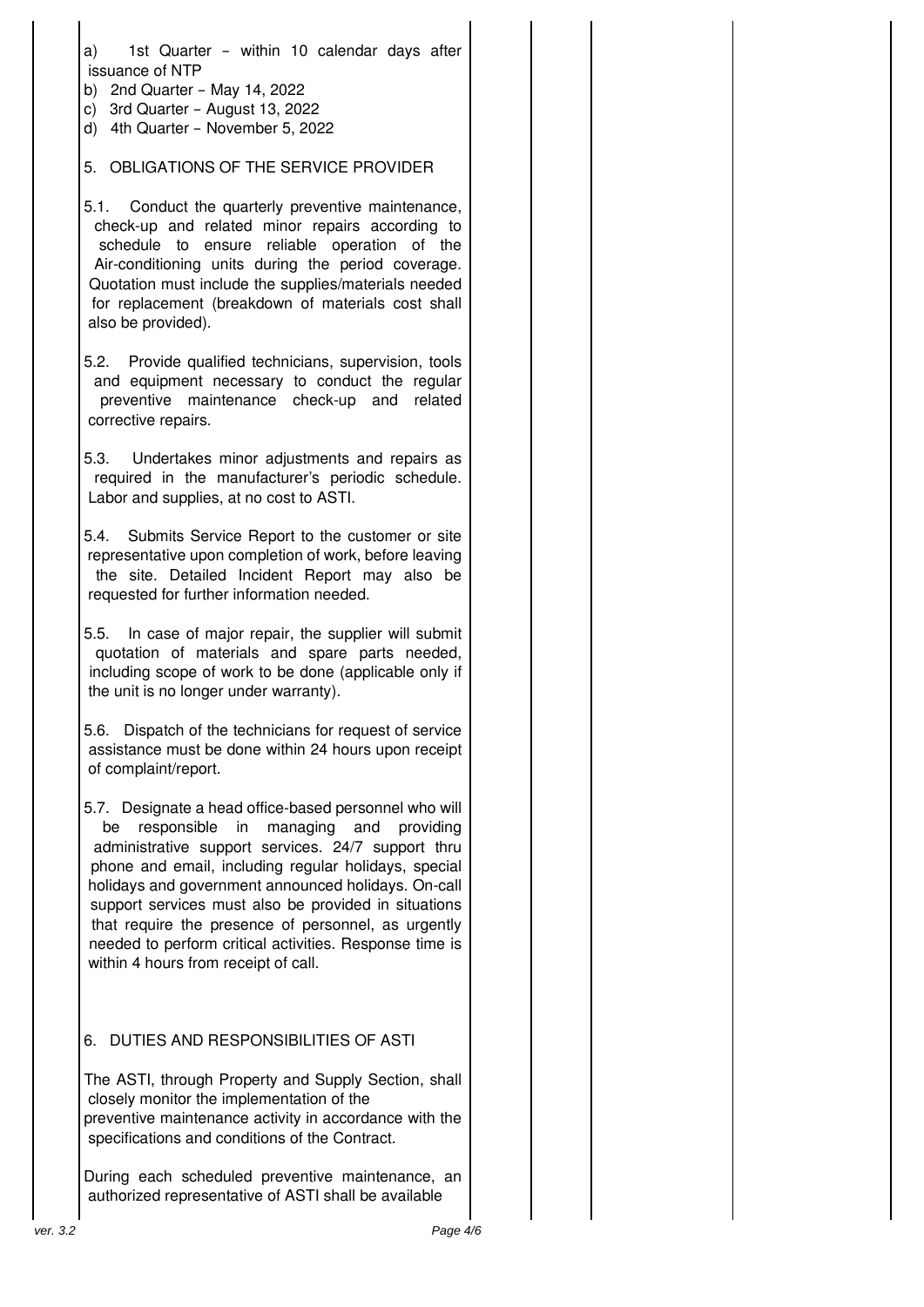| to supervise the procedures and ensure that office<br>properties, such as computers and other equipment<br>are secured.                                                                                                                                                                                                                                                                                                       |  |
|-------------------------------------------------------------------------------------------------------------------------------------------------------------------------------------------------------------------------------------------------------------------------------------------------------------------------------------------------------------------------------------------------------------------------------|--|
| 7. PAYMENT SCHEDULE                                                                                                                                                                                                                                                                                                                                                                                                           |  |
| Payment to the Service Provider shall be made on a<br>quarterly basis upon acceptance of ASTI, subject to<br>the submission of billing statement, duly accomplished<br>service report forms and other documentary<br>requirements.                                                                                                                                                                                            |  |
| 8. LIQUIDATED DAMAGES                                                                                                                                                                                                                                                                                                                                                                                                         |  |
| Non-compliance with the Terms and Conditions stated<br>in the Contract will result in the payment of<br>corresponding penalties/liquidated damages of the<br>Contract Price by the winning Service Provider. ASTI<br>reserves the right to rescind the contract after the<br>Service Provider fails to comply for a maximum of<br>three (3) periods, without prejudice to other courses of<br>action and remedies open to it. |  |
| 9. DISPUTE RESOLUTION                                                                                                                                                                                                                                                                                                                                                                                                         |  |
| 9.1.<br>In the matter of dispute, should any dispute<br>related to the Contract and/or rights of the parties<br>arise, the same shall be submitted to mutual<br>consultation, mediation and arbitration, in the order of<br>application. The venue of the proceedings shall be in<br>Quezon City.                                                                                                                             |  |
| In case of court suit, the venue shall be the courts of<br>competent jurisdiction in Quezon<br>City, to the exclusion of all other courts; and                                                                                                                                                                                                                                                                                |  |
| 9.2.<br>Any amendment or additional terms and<br>conditions to the Contract must be in writing, signed<br>and acknowledged by the Parties.                                                                                                                                                                                                                                                                                    |  |

# **TOTAL APPROVED BUDGET FOR THE CONTRACT: Php 118,800.00**

## **GUIDELINES**

### **A. Submission of Quotations**

- 1. Quotation/s shall include the Request for Quotation and/or the Purchase Request Number as state above;
- 2. Pictures or brand/model names or numbers, if applicable, should be specified in the quotation/s; and
- 3. Quotation/s must be signed by the company's duly authorized representative.

### **B. Eligibiliy Requirements**

Pursuant to Annex "H" or Consolidated Guidelines for the Alternative Methods of Procurement of the 2016 Implementing Rules and Regulations (IRR) of Republic Act (RA) No. 9184, as amended by Government Procurement Policy Board Resolution No. 21-2017 dated 30 May 2017, the following documents shall be submitted except for Repeat Order, Shopping under Section 52.1(a), and Negotiated Procurement under Sections 53.1 (Two-Failed Biddings), and 53.5 (Agency-to-Agency):

### **For Procurement of Goods**

- 1. Upon submission of quotation
	- ✓ PhilGEPS Platinum Membership Certificate including Annex "A". If not available, the following alternate documents may be submitted: